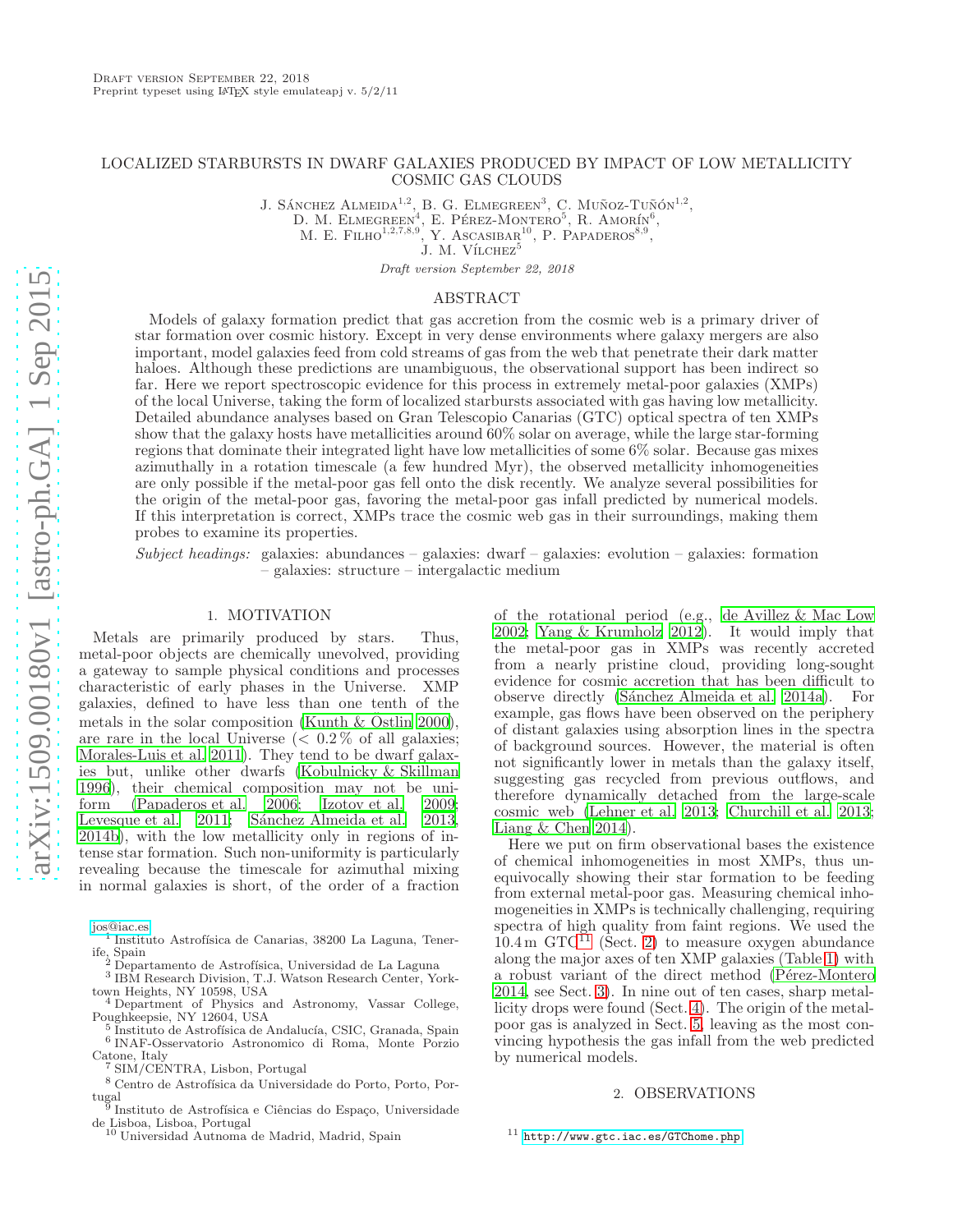The ten galaxies in Table [1](#page-2-0) represent  $7\,\%$  of all known XMPs when the project began [\(Morales-Luis et al.](#page-5-1) [2011\)](#page-5-1), and they were chosen to be representative of the XMP family. They were observed with the long-slit mode of the spectrograph OSIRIS at GTC. We used an intermediate resolution grism which renders the spectral range needed for abundance analysis in a single exposure (from  $3700\text{\AA}$  to  $7000\text{\AA}$ ) with a dispersion of  $7.8\text{\AA}$ per pixel, enough to spectrally resolve the required emission lines. The width of the spectrograph slit was set to 1 arcsec, which matches the typical seeing during observation. Integration times amount to two hours per target. The spectra were reduced and calibrated using standard modules of the package IRAF[12](#page-1-1), with the line fluxes computed from the calibrated spectra using custom-made IDL routines.

# <span id="page-1-0"></span>3. DETERMINATION OF METALLICITIES, STELLAR MASSES, AND STAR-FORMATION RATES

HII regions are photoionized by young stars. Their emission-line spectrum allows the determination of the oxygen abundance independently of the details of the ionization source and the geometry of the nebula [\(Osterbrock 1974](#page-5-12); Stasińska et al. 2012). The spectrum contains a number of collisionally excited emission lines that empirically provide electron-density and electrontemperature. Given temperature and density, atomic properties yield the expected emission per ion, therefore, the total flux of a particular emission line directly gives the total number of ions in the nebula responsible for such emission. The case of oxygen is particularly favorable since, in HII regions, oxygen is in the form of  $O^+$  and  $O^{++}$ , and both species produce strong emission lines. The total oxygen abundance results from adding the contribution of  $O^+$  and  $O^{++}$ . A drawback of this technique (the so-called direct method; DM) is the need to measure fluxes of weak lines often at the noise level. Unfortunately, this problem affects the faint tails of our XMPs (Figs. [1](#page-1-2) and [2\)](#page-2-2). We circumvent the difficulty using HII-CHI-mistry<sup>[13](#page-1-3)</sup> (Pérez-Montero 2014), a procedure that compares the brightest optical emission lines with predictions of a grid of photoionization models covering a wide range of possible physical conditions. The resulting metallicity is calculated as the  $\chi^2$ -weighted mean of the metallicities in the models, with the  $\chi^2$ -weighted standard deviation providing the error. This method leads to an oxygen abundance which is consistent with the DM determination within 0.07 dex, i.e., within the intrinsic uncertainty of the DM  $(Pérez-Montero 2014)$ . The agreement implies that HII-CHI-mistry inherits the good properties of DM, so that the geometry and other assumptions needed to build the grid of models do not influence the inferred oxygen abundance. Provided that the emission lines are produced by photoionization, the agreement between HII-CHI-mistry and DM guarantees that irrespectively of the source of ionizing photons, our abundance determinations along the XMP major axes are reliable and can be inter-compared. Photoionization is a good approximation even for the faintest parts of XMPs, as attested by



<span id="page-1-2"></span>Fig. 1.— Distribution of oxygen along the major axis of a typical XMP, J1132+57. Top: SDSS image with the red bars indicating the position of the slit of the spectrograph during observation, and the arrow pointing out the sense of growing distances in the bottom panel. Bottom: Variation of oxygen abundance (red symbols with error bars) and surface SFR (blue solid line) along the major axis of the galaxy as measured from emission-line spectra. The drop in abundance associated with the peak SFR coincides with the brightest knot of the galaxy. North and east are indicated by white arrows, and the bar on the top-left corner corresponds to 10 arcsec on the sky.

the weakness of the line [NII] $\lambda$ 6583 Å. In the cases where we have been able to measure it, its flux is less than a tenth of the H $\alpha$  flux which, according to the BPT diagnostic diagram [\(Baldwin et al. 1981\)](#page-4-3), discards ionization by Active Galactic Nuclei, shocks [\(Kewley et al. 2013](#page-5-14)), and evolved stars [\(Cid Fernandes et al. 2011\)](#page-4-4).

The stellar masses of the galaxies given in Table [1](#page-2-0) were determined by the MPA-JHU collaboration from galaxy-integrated magnitudes [\(Brinchmann et al. 2004](#page-4-5); [Salim et al. 2007\)](#page-5-15). Broad-band magnitudes from the SDSS-DR7 database were compared with a grid of theoretical galaxy spectra [\(Bruzual & Charlot 2003\)](#page-4-6) spanning a large range in star-formation histories. From the difference between observed and theoretical magnitudes, a likelihood distribution for the mass of each galaxy is estimated. The median and the dispersion of this distribution are used for the stellar mass and its error.

Star Formation Rates (SFRs) are needed for the discussion of the results (e.g., Figs. [1](#page-1-2) and [2\)](#page-2-2). We inferred them from the observed  $H\alpha$  flux as described by [Kennicutt](#page-5-16) [\(1998\)](#page-5-16). The underlying hypothesis is that  $H\alpha$  quantifies the number of ionizing photons produced by young

<sup>12</sup> <http://iraf.noao.edu/>

<span id="page-1-3"></span><span id="page-1-1"></span><sup>13</sup> http://www.iaa.es/∼[epm/HII-CHI-mistry.html](http://www.iaa.es/~epm/HII-CHI-mistry.html)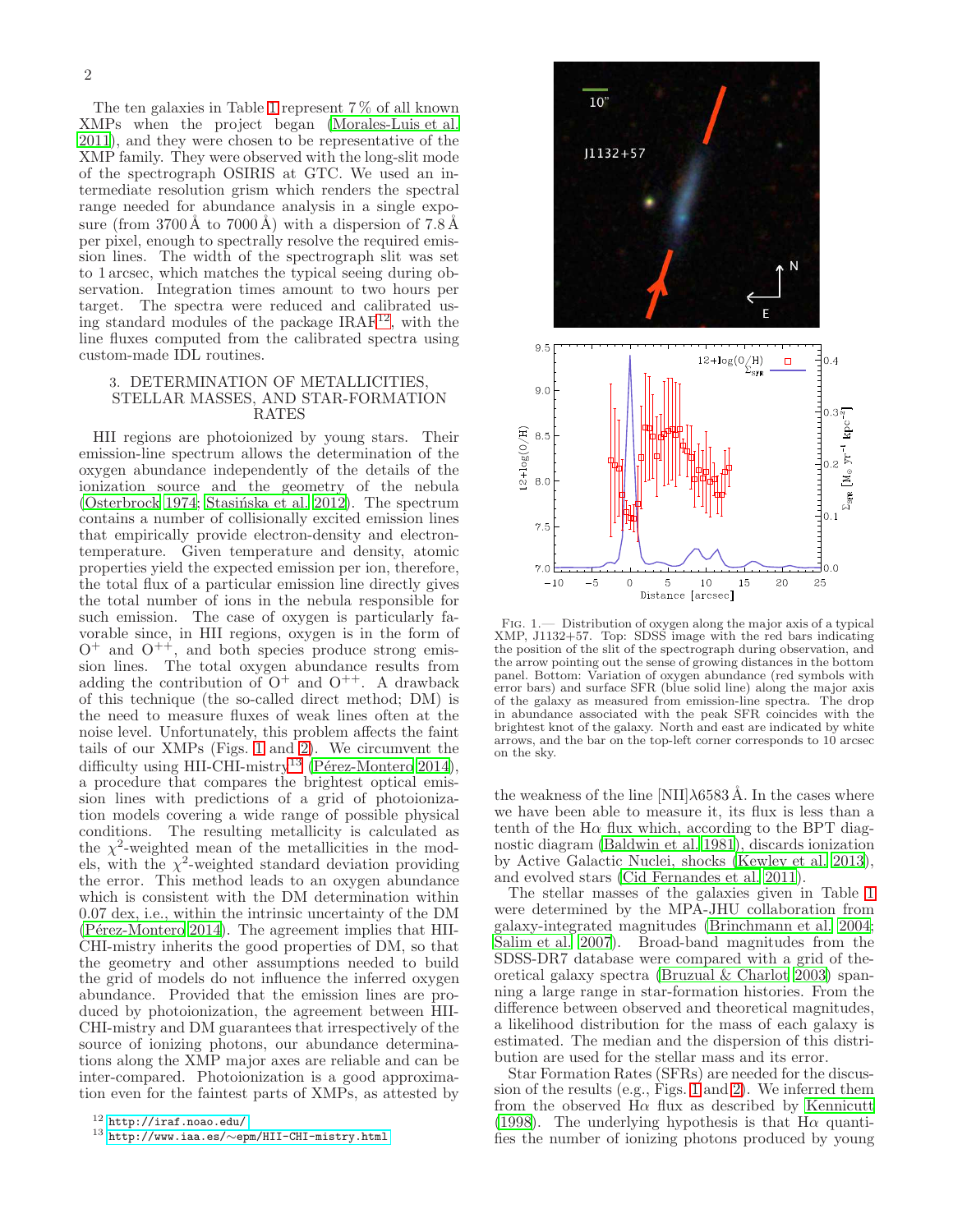TABLE 1 Extremely metal poor galaxies selected in this study

<span id="page-2-0"></span>

| Name <sup>a</sup>                                 | $12 + \log(O/H)^{b}$           | $\log M_{\star}$ <sup>c</sup>  | $\mathcal{D}^{\mathrm{d}}$   | HII Size <sup>e</sup>              | $\Delta Z^{\rm f}$ |
|---------------------------------------------------|--------------------------------|--------------------------------|------------------------------|------------------------------------|--------------------|
| $J020549.3 - 094920.3$<br>$.1030331.3 - 010947.1$ | $7.58 + 0.14$<br>$7.68 + 0.13$ | $8.26 + 0.48$<br>$8.33 + 0.33$ | $26.4 + 1.8$<br>$125 + 9$    | $0.18 \pm 0.03$<br>$0.72 \pm 0.12$ | Y<br>Y             |
| $J031300.0 + 000612.2$<br>$J082555.0 + 353231.0$  | $7.58 + 0.17$<br>$7.49 + 0.11$ | $7.67 + 0.31$<br>$6.04 + 0.03$ | $119 + 8$<br>$9.6 + 0.7$     | $0.35 + 0.12$<br>$0.076 + 0.009$   | Y<br>Y             |
| $J094416.6 + 541134.4$<br>$J113202.4 + 572245.2$  | $7.43 + 0.15$<br>$7.59 + 0.15$ | $7.05 + 0.05$<br>$7.53 + 0.48$ | $23.1 + 1.6$<br>$22.5 + 1.6$ | $0.16 + 0.2$<br>$0.093 + 0.021$    | V<br>V             |
| $J114506.3 + 501802.4$                            | $7.70 + 0.10$                  | $6.71 + 0.07$                  | $23.6 + 1.7$                 | $0.31 + 0.02$                      | N                  |
| $.1115133.3 - 022221.9$<br>$J210455.0 - 003522.0$ | $7.32 + 0.15$<br>$7.33 + 0.10$ | $6.7 + 1.0$<br>$6.19 + 0.05$   | $12.6 + 0.9$<br>$21.8 + 1.6$ | $0.12 + 0.01$<br>$0.094 + 0.021$   | V<br>V<br>V        |
| $J230210.0 + 004939.0$                            | $7.54 + 0.12$                  | $8.39 + 0.33$                  | $138 + 10$                   | $0.47 \pm 0.13$                    |                    |

<sup>a</sup> RA and DEC in J2000 coordinates.

<sup>b</sup> Oxygen abundance at the starburst.

 $\rm c$  Stellar mass of the galaxy from MPA-JHU given in  $\rm M_{\odot}$  units.

<sup>d</sup> Redshift-based galactocentric distance, in Mpc, from NED (NASA/IPAC Extragalactic Database).

<sup>e</sup> Seeing-corrected full-width half-maximum size of the starburst, in kpc, as inferred from the H $\alpha$  emission.<br><sup>f</sup> Does the galaxy show chemical inhomogeneities? Yes or No. – Note that the only galaxy

without chemical inhomogeneities is also the object of largest metallicity.



<span id="page-2-2"></span>Fig. 2.— Same as Fig. [1](#page-1-2) for another example, J0944+54.

<span id="page-2-1"></span> $(< 20 \,\mathrm{Myr})$  massive  $(> 10 \,\mathrm{M}_{\odot})$  stars, and so, its flux scales with the current SFR.

#### 4. RESULTS

HII-CHI-mistry provides the abundance of oxygen along the major axis of the galaxies. In nine out of

the ten cases, sharp metallicity drops were found (examples are given in Figs. [1](#page-1-2) and [2,](#page-2-2) with the only exception having constant metallicity pointed out in Table [1\)](#page-2-0). Remarkably, the metallicity drops occur coinciding with starburst regions (the solid lines in Figs. [1](#page-1-2) and [2,](#page-2-2) bottom panels).

A summary plot with the metallicity of the starbursts and the underlying galaxies is given in Fig. [3.](#page-3-1) The abundance of the starburst was determined as the lowest abundance, whereas the abundance of the host was computed by averaging all the values in a region of 2.5 arcsec around the position with the largest abundance. The host galaxies have metallicities higher than the starbursts by factors of 3 to 10 where their surface SFRs are smaller by factors of 10 to 100. According to the empirically established scaling between surface SFR and gas surface density (the so-called Kennicutt-Schmidt law; e.g., [Kennicutt 1998;](#page-5-16) [Yang & Krumholz 2012;](#page-5-7) [Cormier et al.](#page-4-7) [2014\)](#page-4-7), the observed starbursts imply large gas reservoirs with surface densities between  $10^2$  and  $10^3$  M<sub>☉</sub> pc<sup>-2</sup> (Fig. [3,](#page-3-1) upper axis).

According to simple chemical evolution models the starbursts can evolve to become the host only if they expel  $80\%$  of the gas and metals to the intergalactic medium (blue solid line in Fig. [3\)](#page-3-1). If the evolution proceeds as a closed-box, and it begins from pure metalfree gas, the fraction of mass in metals of the interstellar medium Z depends only on the gas that remains (e.g., [Edmunds 1990\)](#page-4-8), so that if a region of metallicity  $Z_1$  and gas mass  $\Sigma_{\rm gas1}$  evolves to reach a metallicity  $Z_2$  of gas mass  $\Sigma_{\text{gas2}}$ , then  $Z_1 - Z_2 = Y \ln(\Sigma_{\text{gas2}}/\Sigma_{\text{gas1}})$  with Y the stellar yield, i.e., the mass of new metals eventually ejected per unit mass locked into stars. The red solid line in Fig. [3](#page-3-1) shows the evolution expected for a region at the red bullet assuming a typical Oxygen yield (0.004; [Meynet & Maeder 2002\)](#page-5-17). It renders metallicities too high to explain the metallicity of the host galaxy by close-box evolution of the starbursts. If gas is allowed to leak out of the system, the relationship between gas mass and metallicity remains formally as for the closed-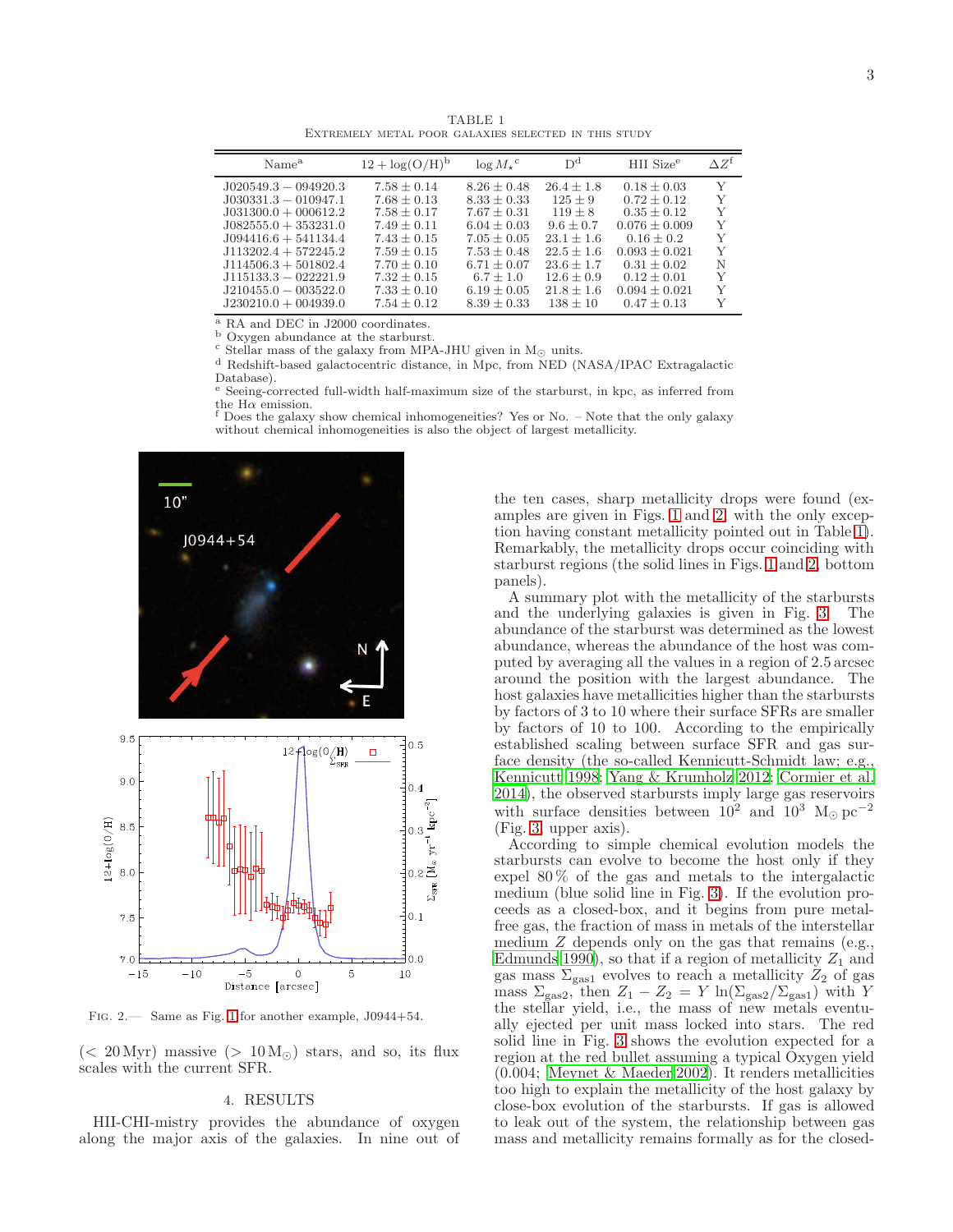

<span id="page-3-1"></span>Fig. 3.— Oxygen abundance of starburst (square symbols) and host (asterisks) vs surface SFR for the XMPs with metallicity inhomogeneities. The axis on top gives the gas surface density for a typical gas consumption time scale of one billion years (e.g., [Yang & Krumholz 2012\)](#page-5-7). The lines show the chemical evolution of a starburst at the red bullet as it consumes gas and returns metals; the closed-box evolution overproduces oxygen (red line) whereas leaking out  $80\,\%$  of the gas explains the difference between starburst and host (blue line).

box model, replacing the stellar yield with an effective yield  $Y_{\text{eff}}$  that involves the fraction of mass in stars that returns to the interstellar medium R, as well as the socalled mass loading factor  $w$ , that gives the outflow rate in terms of the SFR (e.g., Sánchez Almeida et al. 2014a);  $Y_{\text{eff}} = Y(1-R)/(1-R+w)$ . The blue solid line in Fig. [3](#page-3-1) corresponds to  $\widetilde{Y}_{\text{eff}} = 0.2 Y$ , or to  $w = 3.2$  given  $R = 0.2$ , which implies that for each solar mass of gas locked into stars, four solar masses of gas flow out of the system.

Figure [4](#page-3-2) shows the scatter plot of metallicity vs galaxy stellar mass for both the host and the starburst. Our objects are outliers of the mass metallicity relationship (MZR) observed in the local Universe. The green and the blue lines in Fig. [4](#page-3-2) represent MZRs for the range of low-mass galaxies [\(Lee et al. 2006\)](#page-5-18) and high-mass galaxies [\(Tremonti et al. 2004](#page-5-19)), respectively, with the shaded areas portraying the observed standard deviation at a given mass. The high-mass metallicities have been decreased by 0.2 dex to make the strong-line method of the original work consistent with the DM scale used here [\(Kewley & Ellison 2008\)](#page-5-20). The MZR is based on the metallicity of the brightest parts of the galaxies therefore, XMPs must be represented by the metallicity of their starbursts, which clearly lie below the observed MZR (Fig. [4\)](#page-3-2). The scatter at a given mass is known to be related to the SFR [\(Mannucci et al. 2010;](#page-5-21) Lara-López et al. 2010), so that the higher the SFR the lower the metallicity. The pink area in Fig. [4](#page-3-2) represents the spread in metallicity to be expected if the SFR changes by  $\pm 10$  times the mean SFR given by the red solid line [\(Andrews & Martini 2013\)](#page-4-9), and this dependence naturally accounts for the large difference in metallicity between starburst and host.  $\tilde{X}MPs$  are going through an active star-formation phase, with starbursts of low metallicity. The end of this phase will disclose a galaxy having properties close to those of the host, i.e., a stellar mass similar to the present XMP but with low SFR and high metallicity.



<span id="page-3-2"></span>Fig. 4.— Oxygen abundance of the starburst (square symbols) and host (asterisks) vs stellar mass of the galaxy. We include the relationship observed in low-mass (green line; [Lee et al. 2006](#page-5-18)) and high-mass (blue line; [Tremonti et al. 2004\)](#page-5-19) local galaxies, the latter re-scaled as described in main text. The colored green and blue regions represent the dispersion at a given mass, therefore, XMPs have starbursts that are metal-deficient for their masses. The dispersion of the metallicity vs mass relation correlates with SFR [\(Mannucci et al. 2010\)](#page-5-21) so as to cover the area delimitated by the pink region for SFRs going from ten times larger to ten times smaller than average [\(Andrews & Martini 2013](#page-4-9)). Thus, the large difference of SFRs between starburst and host may naturally account for their different abundances.

### 5. DISCUSSION

<span id="page-3-0"></span>The XMPs studied here have an off-center starburst of low metallicity but, otherwise, they are rather normal disk-like galaxies with exponential light profiles, modest rotational velocities, and significant random motions [\(Elmegreen et al. 2012;](#page-4-10) Sánchez Almeida et al. 2013). Under these conditions the time-scale for azimuthal gasmixing is rather short (see Sect. [1\)](#page-0-2), therefore, the metalpoor gas associated with the starburst must have arrived to the galaxy recently.

The mass surface density at the starburst is unusually large for the outer parts of dwarf irregular galaxies [\(Cormier et al. 2014\)](#page-4-7), by a factor of  $\sim$  10. If the excess mass is from a recently accreted cosmic cloud, then it mixed with the ambient gas and diluted the ambient metallicity by the same factor, 10:1. This dilution accounts for the metallicity drop in the starbursts. The accretion time is constrained by the localization of the star formation, which is not sheared or spiral-like. The confinement of the enhanced star formation to local regions several hundred parsecs in diameter (Table [1\)](#page-2-0) implies that the accretion time is shorter than the orbital time. For small galaxies like these the orbital time over one radian is  $\sim 100$  Myr. Accretion lasting for  $\sim 100$  Myr or less corresponds to an impacting cloud with a vertical extent that is similar to the radius of the galaxy or several kpc, considering that the infall speed is likely comparable to the rotation speed since both are set by the gravitational potential. From these considerations, we conclude the following scenario for XMP galaxies with locally low metallicities studied here. Sometime within a period of  $\sim$  100 Myr, a cosmic cloud with low metallicity impacted the outer region of a regular dwarf galaxy disk, compressing it, diluting the original metals, and triggering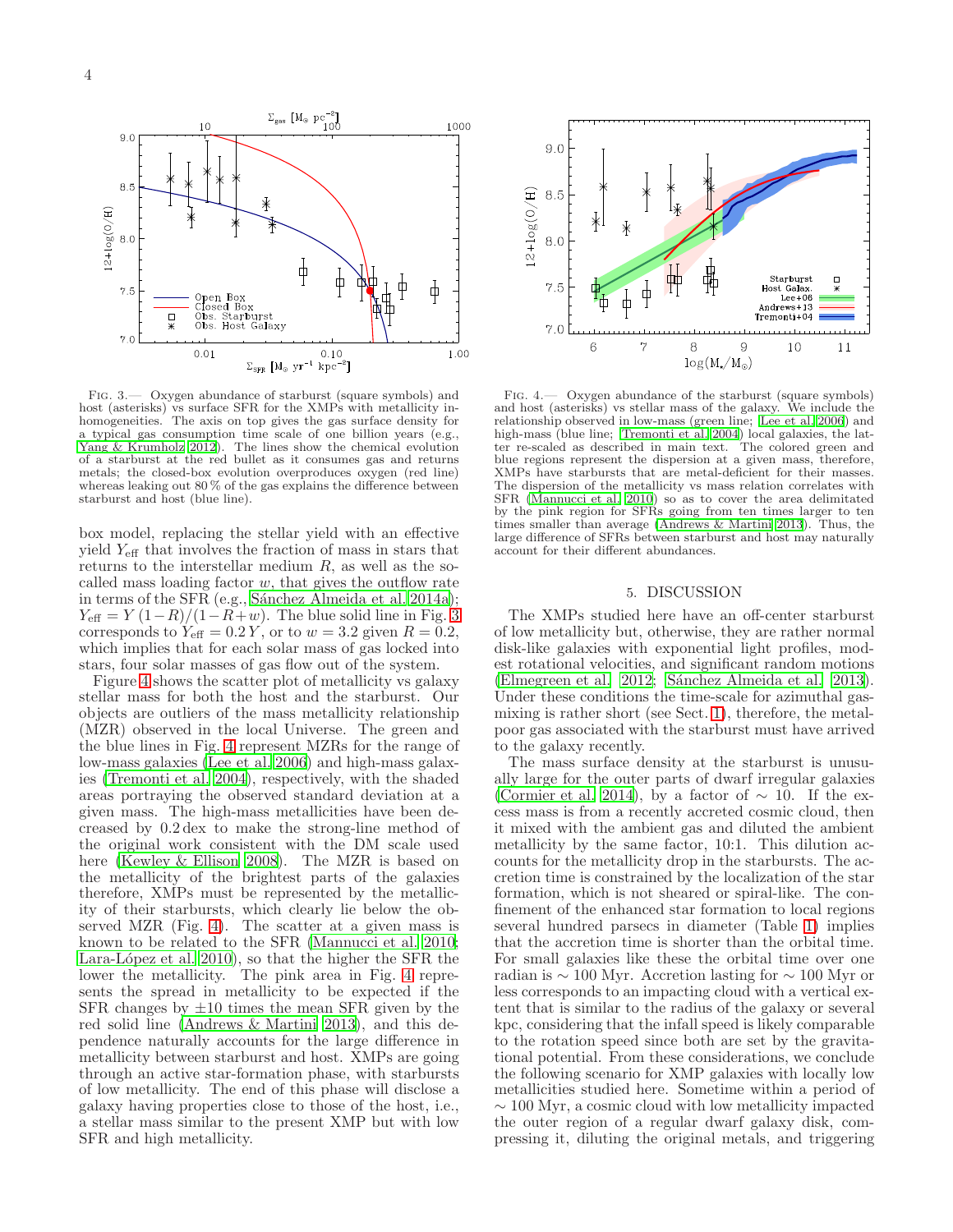excess star formation, all by factors of 10. This picture is consistent with the current ideas on how dwarf galaxies grow through gas accretion (Sect. [1](#page-0-2) and Finlator  $&$  Davé [2008;](#page-4-11) [Dekel et al. 2009](#page-4-12); [Schaye et al. 2010\)](#page-5-23), even though the interaction between gas streams and forming disks remains to be properly understood [\(Ceverino et al. 2010;](#page-4-13) [Verbeke et al. 2014](#page-5-24)).

Explanations alternative to the cosmic origin of the gas cannot be completely ruled out, although they are disfavored by observations. Major mergers are not obvious in the optical images, and can be further discarded arguing that XMPs reside in low density environments, with their large HI envelops showing only moderate distortions [\(Filho et al. 2015\)](#page-4-14). Minor gas-rich mergers could explain localized metallicity drops, provided that the gas in the accreted galaxy has a metallicity lower than the metallicity at the drop. A minor-merger scenario differs from a gas accretion scenario only if the merging galaxy has enough stars and dark matter. The additional mass would generally be much larger than the merging gas mass alone, and the distortion on the host would be larger as well. Merging stars should also penetrate the host disk, unlike the merging gas, and these stars would orbit differently than the host stars, possibly producing star streams in the host halo. Since neither large HI distortions nor stellar streams are evident in XMPs (see, e.g., Figs. [1](#page-1-2) and [2\)](#page-2-2), the hypothetical merging galaxy must have little dark matter and stars and, consequently, it could be likened to a gas stream. On the other hand, model cosmic gas streams are often clumpy, with some stars forming in the densest cores (e.g., [Dekel et al.](#page-4-12) [2009\)](#page-4-12), in which case the accretion of a clumpy stream is equivalent to a merger with a small very gas-rich darkmatter-poor satellite. The difficulty to distinguish a pure gas accretion event from a gas-rich minor merger can be linked to the problem of finding an operational definition of galaxy at the low-mass end of galaxy masses (see [Forbes & Kroupa 2011;](#page-4-15) [Willman & Strader 2012](#page-5-25)). Yet another possibility for feeding XMPs could be gas accretion from the galaxy halo induced by galactic fountains [\(Fraternali & Binney 2008](#page-4-16); [Fraternali 2014\)](#page-4-17). The metalrich gas ejected from the stellar disk acts as a catalyst when it becomes mixed with the hot metal-poor halo gas. The mixing catastrophically decreases the halo coolingtime, and mass from the halo is dragged along when the fountain gas falls back onto the disk. Several observations disfavor this possibility, though. The mass dragged along is only a fraction of the original mass, and so, the gas falling in is not very metal-poor. In addition, the accreted material is expected to spread out over the disk rather than being concentrated, and the gaseous haloes in dwarfs are not massive, suggesting the mechanism to be inefficient in our particular case.

A unidirectional propagation of star-formation may produce a head-tail morphology, with decreasing surface brightness and increasing age and metallicity from the position of the current starburst. This mechanism was proposed by [Papaderos et al. \(1998\)](#page-5-26) to explain the color gradient in the XMP galaxy SBS 0335-052E, and may work for other XMPs as well. The required unidirectional propagation would naturally occur if the underlying gaseous structure is already very prolate. Even if uncommon, cigar-like galaxies are theoretically conceivable (e.g., [Baek et al. 2003\)](#page-4-18), and have been observed at high redshift (e.g., [Yuma et al. 2011](#page-5-27)).

The gas-cloud impact scenario explains the lower limit for the metallicities of the XMPs, which is around 1/50th the solar metallicity (e.g., Sánchez Almeida et al. 2014a). The absence of objects with lower metallicity has challenged interpretation for decades [\(Kunth & Lebouteiller](#page-5-28) [2011\)](#page-5-28). However, the threshold is naturally set in this context by the metallicity of the cosmic web gas at the present time, which is predicted to be around the observed limit (e.g., [Fumagalli et al. 2011\)](#page-4-19). The scenario also explains why XMPs tend to be cometary [\(Papaderos et al. 2008;](#page-5-29) [Morales-Luis et al. 2011\)](#page-5-1). The impacting gas clouds have the largest effect on the outskirts of galaxies where the ambient pressure and column density are low. For most orientations of the galaxy, this gives a cometary shape (like Figs. [1](#page-1-2) and [2\)](#page-2-2).

If our scenario is correct, XMPs should not be regarded as pristine galaxies but as objects that are still forming in the nearby Universe. Their gas traces the intergalactic medium in their immediate surrounding, providing a new method to characterize the cosmic web.

This work has been partly funded by the Spanish Ministry of Economy and Competitiveness, projects Estallidos AYA2013–47742–C04–02–P and AYA AYA2013– 47742–C04–01–P. RA acknowledges support from European Commission FP7 SPACE project ASTRODEEP (Ref. No: 312725). PP is supported by FCT through the Investigador FCT Contract No. IF/01220/2013 and POPH/FSE (EC) by FEDER funding through the program COMPETE, together with the project FCOMP-01-0124-FEDER-029170 (Reference FCT PTDC/FIS-AST/3214/2012), funded by FCT-MEC (PIDDAC) and FEDER (COMPETE).

- **REFERENCES**
- 
- <span id="page-4-18"></span><span id="page-4-3"></span>
- <span id="page-4-9"></span>Andrews, B. H. & Martini, P. 2013, ApJ, 765, 140<br>Baek, C. H., Kang, H., & Ryu, D. 2003, ApJ, 584, 675<br>Baldwin, J. A., Phillips, M. M., & Terlevich, R. 1981, PASP, 93, 5<br>Brinchmann, J., Charlot, S., White, S. D. M., et al.
- <span id="page-4-5"></span>
- 
- 
- <span id="page-4-13"></span><span id="page-4-2"></span>
- <span id="page-4-6"></span>Bruzual, G. & Charlot, S. 2003, MNRAS, 344, 1000<br>Ceverino, D., Dekel, A., & Bournaud, F. 2010, MNRAS, 404, 2151<br>Churchill, C. W., Trujillo-Gomez, S., Nielsen, N. M., & Kacprzak,<br>G. G. 2013, ApJ, 779, 87<br>Cid Fernandes, R.,
- <span id="page-4-7"></span><span id="page-4-4"></span>Cormier, D., Madden, S. C., Lebouteiller, V., et al. 2014, A&A, 564, A121
- de Avillez, M. A. & Mac Low, M.-M. 2002, ApJ, 581, 1047
- <span id="page-4-12"></span><span id="page-4-1"></span>Dekel, A., Birnboim, Y., Engel, G., et al. 2009, Nature, 457, 451
- <span id="page-4-8"></span>Edmunds, M. G. 1990, MNRAS, 246, 678
- <span id="page-4-10"></span>Elmegreen, D. M., Elmegreen, B. G., Sánchez Almeida, J., et al.<br>2012, ApJ, 750, 95<br>Filho, M. E., Sánchez Almeida, J., Muñoz-Tuñón, C., et al. 2015,
- <span id="page-4-14"></span>ApJ, 802, 82
- <span id="page-4-11"></span>Finlator, K. & Davé, R. 2008, MNRAS, 385, 2181
- <span id="page-4-17"></span><span id="page-4-15"></span>
- Forbes, D. A. & Kroupa, P. 2011, PASA, 28, 77 Fraternali, F. 2014, in IAU Symposium, Vol. 298, IAU Symposium, ed. S. Feltzing, G. Zhao, N. A. Walton, & P. Whitelock, 228–239 Fraternali, F. & Binney, J. J. 2008, MNRAS, 386, 935
- <span id="page-4-16"></span>
- Fumagalli, M., Prochaska, J. X., Kasen, D., et al. 2011, MNRAS,
- <span id="page-4-19"></span><span id="page-4-0"></span>418, 1796 Izotov, Y. I., Guseva, N. G., Fricke, K. J., & Papaderos, P. 2009, A&A, 503, 61